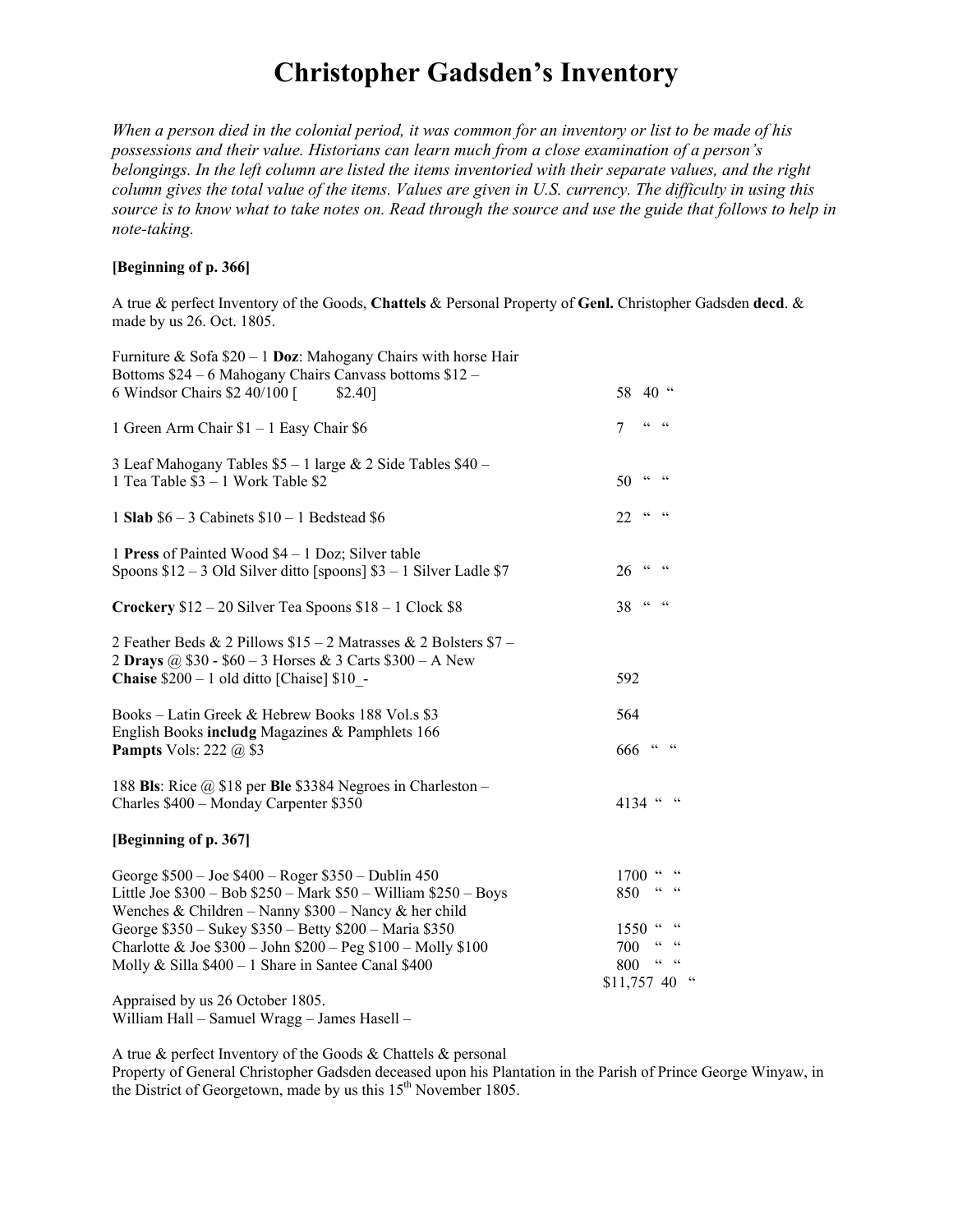| Negroes – Luke \$350 – Billy \$350 – Sally \$300 ---         | $\begin{array}{ccc} {\color{blue}\mathsf{CC}} & & {\color{blue}\mathsf{CC}} \end{array}$<br>1000 |
|--------------------------------------------------------------|--------------------------------------------------------------------------------------------------|
| Lillys Family (4 in number) \$900 - George \$450 -           | $CC$ $CC$<br>1350                                                                                |
| Big Jack, his wife Betty & 2 Children \$350 little Jack      |                                                                                                  |
| & his wife Tirah $$500 - Casar \&$ his wife Sylvia \$200     | $CC$ $CC$<br>2050                                                                                |
| July & his wife Diana $$600 - Old Carolina$ & his wife       |                                                                                                  |
| Sindy $$250 - Old$ Dolls Family (5 in number)                |                                                                                                  |
| $$1100 - Brutus $200 - Boatswain $50 - Scipio & his$         |                                                                                                  |
| wife Elsy \$600 - Jimmy (a Carpenter) \$600                  | $CC$ $CC$<br>3400                                                                                |
| Friday (Deaf & Dumb) nothing $$00 - Seyphax $200$            | $cc = cc$<br><b>200</b>                                                                          |
| Hercules $$500 - Cattle - 4$ Horses $$120 - 29$ head of oxen |                                                                                                  |
| at 16 Dolls [dollars] each \$464 - 18 head of Stock Cattle   |                                                                                                  |
| at 5 Dolls [dollars] each $$90 - 1$ Ox Cart \$30             | $1204$ " "                                                                                       |
| 1 large Pot $$3 - 7$ Ploughs $$21 - 7$ Ox Chains $$20 -$     | 44 $\frac{a}{a}$                                                                                 |
| 4 pair of Mill Stones $$27 - 2$ Iron Pokes $$2 -$ Sundry     |                                                                                                  |
| Carpenters Tools $$10 - 1$ Harrow $$3 - 2$ Tables \$5        | $CC = CC$<br>47                                                                                  |
| 1 Large Glass $$3 - 1 + but Saw $4 - 2 Whip Saws $8$         | $15$ " "                                                                                         |
| Sundry Coopers Tools $$5 - 3$ Branding Irons $$6$            | $CC = CC$<br>11                                                                                  |
| 1 Sun Dial $$3 - 4$ Rice Scives $$3 - 1$ Frow &              |                                                                                                  |
| 3 Wedges $$4 - 2$ Flats $$20 - 2$ Wind Fans \$15             | 45 " "                                                                                           |
| 1 pr. of Steel yards $$4 - 3$ plough Chains \$4              | $8 - 46 - 46$                                                                                    |
| A Grind Stone \$4 – 9 Bushels of Salt \$9                    | $13 \cdot 4 \cdot 4$                                                                             |
| 350 Barrels of Rice or thereabouts, some in the Rough        |                                                                                                  |
| & some Stacked $$6000 - 100$ bushels of corn or              |                                                                                                  |
| thereabouts \$50                                             | 6050 " "                                                                                         |
|                                                              | $$14,367$ " "                                                                                    |
| Say \$15,437                                                 |                                                                                                  |
| Appraised by us 15 <sup>th</sup> November 1805.              | The actual total is \$15,437                                                                     |
| Samuel Wragg - John Screven - Joseph Clark                   | What \$14,367 refers to is uncertain.                                                            |

From Inventories D 1800-1810. Charleston County, SC: 366-367. Available at the South Carolina Department of Archives and History.

**Glossary** (in order of appearance) **Chattels** - slaves **Genl**. General decd - declared **Doz**. – dozen **\*Slab** – The rough outer piece of a log that is left when the rest is cut into planks. **\*Press** – an apparatus for exerting great pressure, used in extracting the juices from fruits and in making cheese. **Crockery** – earthenware; ceramic dishes, bowls, etc. made from clay **\*Dray** – a cart or wagon without permanent sides built for heavy loads; loosely, any heavy wagon. **\*Chaise** – A light open or closed carriage, originally with two wheels and drawn by one horse, latterly also four-wheeled and with two or four horses. **includg** - including **Pampts** -pamphlets<br>**Bls** – bales<br>**Ble** - bale **Bls** – bales **Ploughs** - plows **Sundry** – miscellaneous, various **\*Harrow** – An agricultural implement having teeth of wood or metal arranged on a frame and used chiefly for loosening or pulverizing soil. **Coopers** – a cooper constructed containers like buckets and barrels